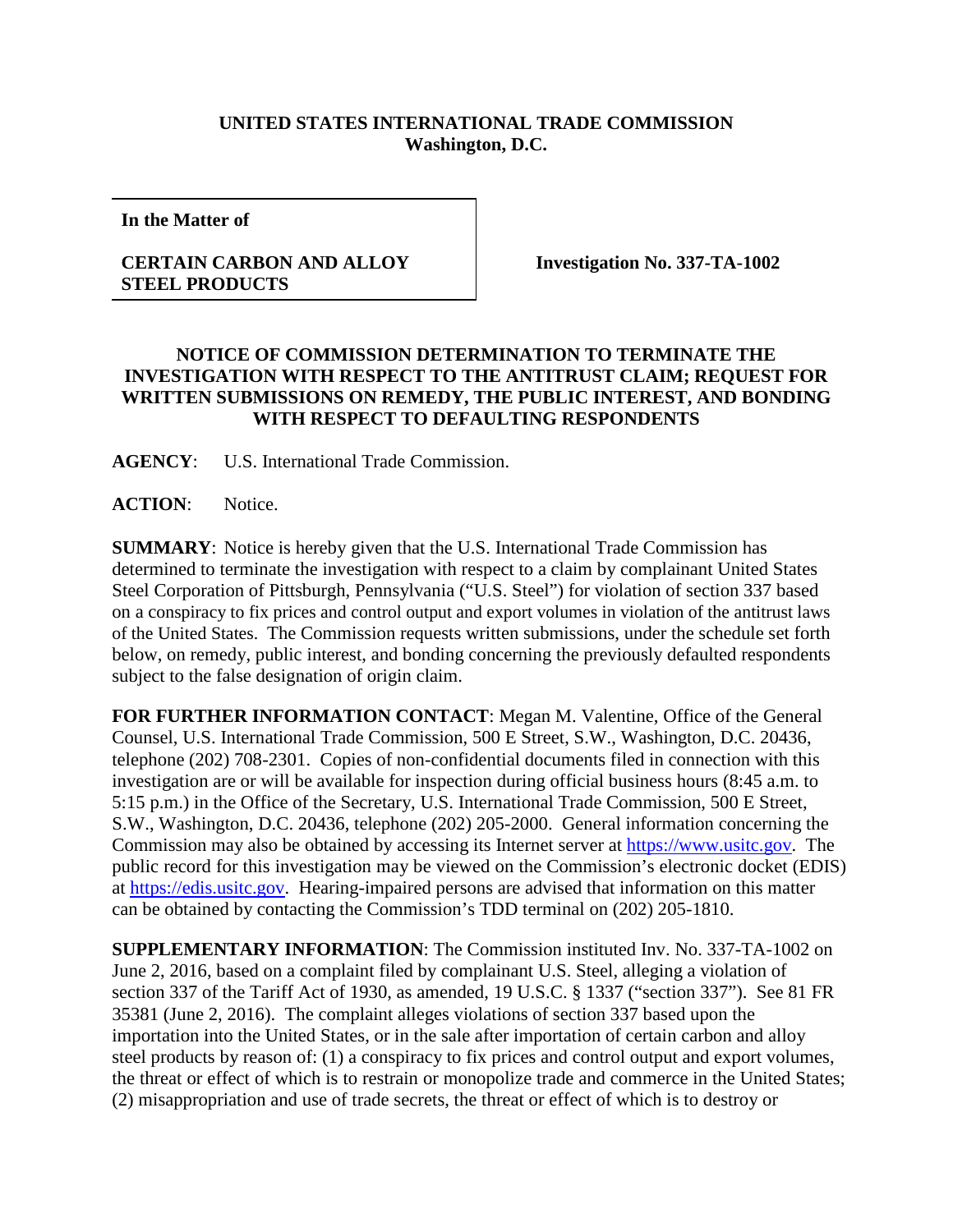substantially injure an industry in the United States; and (3) false designation of origin or manufacturer, the threat or effect of which is to destroy or substantially injure an industry in the United States. *Id*. The notice of investigation identified forty (40) respondents that are Chinese steel manufacturers or distributors, as well as some of their Hong Kong and United States affiliates. *Id*. In addition, the Office of Unfair Import Investigations is also a party in this investigation. *Id*. Eighteen (18) respondents participated in the investigation and all other respondents were found in default, including fifteen (15) respondents that are subject to the false designation of origin claim: 1) Shandong Iron and Steel Group Co. Ltd. of Jinan City, China; Shandong Iron and Steel Co., Ltd. of Jinan City, China; Jigang Hong Kong Holdings Co., Ltd. of Hong Kong, China; and Jinan Steel International Trade Co., Ltd. of Jinan City, China; 2) Benxi Iron and Steel (Group) International Economic and Trading Co. Ltd. and Benxi Steel (Group) Co. Ltd., both of Benxi City, China; and 3) Tianjin Tiangang Guanye Co., Ltd. of Tianjin, China; Wuxi Sunny Xin Rui Science and Technology Co., Ltd. of Wuxi Province, China; Taian JNC Industrial Co., Ltd. of Tai'an City, China; EQ Metal (Shanghai) Co., Ltd. of Shanghai, China; Kunshan Xinbei International Trade Co., Ltd. of Jiangsu, China; Tianjin Xinhai Trade Co., Ltd. of Tianjin, China; Tianjin Xinlianxin Steel Pipe Co., Ltd. of Tianjin, China; Tianjin Xinyue Industrial and Trade Co., Ltd. of Tianjin, China; and Xian Linkun Materials (Steel Pipe Supplies) Co., Ltd. of Xi'an City, China (collectively, the "Defaulting Respondents"). See Comm'n Notice (Oct. 14, 2016), Comm'n Notice (Oct. 18, 2016), Comm'n Notice (Nov. 18, 2016).

On August 26, 2016, the participating respondents filed a motion to terminate U.S. Steel's antitrust claim under 19 CFR 210.21. On November 14, 2016, the presiding administrative law judge ("ALJ") issued an initial determination ("ID"), granting Respondents' motion to terminate Complainant's antitrust claim under 19 CFR 210.21 and, in the alternative, under 19 CFR 210.18. Order No. 38 (Nov. 14, 2016). On December 19, 2016, the Commission issued a Notice determining to review Order No. 38. See 81 FR 94416-7 (Dec. 23, 2016). On April 20, 2017, the Commission held an oral argument on the issue of whether a complainant alleging a violation of section 337 based on antitrust law must show antitrust injury.

On February 15, 2017, U.S. Steel filed a motion to partially terminate the investigation on the basis of withdrawal of its trade secret allegations, which were alleged against only certain of the participating respondents. On February 22, 2017, the ALJ issued an ID, granting U.S. Steel's motion to terminate the investigation with respect to its trade secret allegations. Order No. 56 (Feb. 22, 2017). On March 24, 2017, the Commission determined not to review Order No. 56. Comm'n Notice (Mar. 24, 2017).

On October 2, 2017, the ALJ issued an ID, granting the remaining participating respondents' motions for summary determination of no section 337 violation based on false designation of origin. Order No. 103 (Oct. 2, 2017). On November 1, 2017, the Commission determined not to review Order No. 103. Comm'n Notice (Nov. 1, 2017).

Having examined the record of this investigation, including Order No. 38, the petitions for review, the responses thereto, the parties' submissions on review, and the parties' statements at the oral argument, the Commission has determined that a complainant alleging a violation of section 337 based on antitrust law must show antitrust injury, which is a standing requirement. The Commission finds that U.S. Steel has failed to plead antitrust injury and U.S. Steel has taken the position that, if given the opportunity to amend the complaint, it will not be able to plead or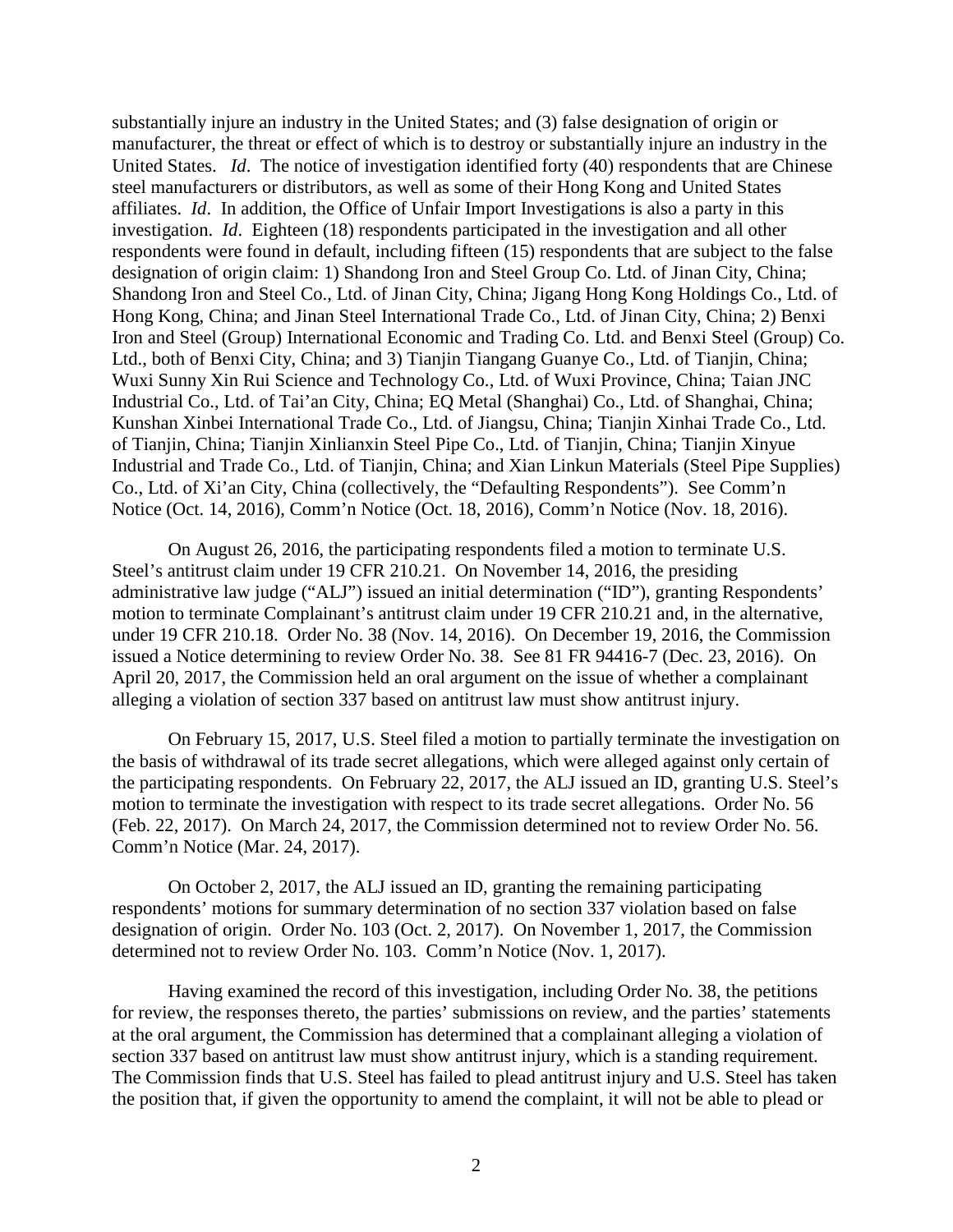demonstrate antitrust injury. Accordingly the Commission has determined to terminate the investigation with respect to U.S. Steel's antitrust claim. Commissioner Broadbent dissents and has filed a dissenting opinion.

Section  $337(g)(1)$  and Commission Rule 210.16(c) authorize the Commission to order relief against any defaulting respondent against which U.S. Steel alleged false designation of origin, unless, after considering the public interest, the Commission finds that such relief should not issue. Given the disposition of the underlying false designation of origin claims for the participating respondents in Order No. 103, any relief issued in this investigation would not apply to the participating respondents.

In connection with the final disposition of this investigation, the Commission may: (1) issue an order that could result in the exclusion of articles manufactured or imported by the Defaulting Respondents; and/or (2) issue cease and desist orders that could result in the Defaulting Respondents being required to cease and desist from engaging in unfair acts in the importation and sale of such articles. Accordingly, the Commission is interested in receiving written submissions that address the form of remedy, if any, that should be ordered. If a party seeks exclusion of an article from entry into the United States for purposes other than entry for consumption, the party should so indicate and provide information establishing that activities involving other types of entry either are adversely affecting it or likely to do so. For background, see *Certain Devices for Connecting Computers via Telephone Lines*, Inv. No. 337-TA-360, USITC Pub. No. 2843, Comm'n Op. at 7-10 (December 1994).

If the Commission contemplates some form of remedy, it must consider the effects of that remedy upon the public interest. The factors that the Commission will consider include the effect that the exclusion order and/or cease and desists orders would have on (1) the public health and welfare, (2) competitive conditions in the U.S. economy, (3) U.S. production of articles that are like or directly competitive with those that are subject to investigation, and (4) U.S. consumers. The Commission is therefore interested in receiving written submissions that address the aforementioned public interest factors in the context of this investigation.

If the Commission orders some form of remedy, the U.S. Trade Representative, as delegated by the President, has 60 days to approve or disapprove the Commission's action. *See*  Presidential Memorandum of July 21, 2005, 70 FR 43251 (July 26, 2005). During this period, the subject articles would be entitled to enter the United States under bond, in an amount determined by the Commission and prescribed by the Secretary of the Treasury. The Commission is therefore interested in receiving submissions concerning the amount of the bond that should be imposed if a remedy is ordered.

**WRITTEN SUBMISSIONS:** Parties to the investigation, including the Office of Unfair Import Investigations, interested government agencies, and any other interested parties are encouraged to file written submissions on the issues of remedy, the public interest, and bonding. Complainant and the Office of Unfair Import Investigations are also requested to submit proposed remedial orders for the Commission's consideration. Complainant is further requested to state the HTSUS numbers under which the accused products are imported and any known importers of the accused products. The written submissions and proposed remedial orders must be filed no later than close of business on March 30, 2018. Initial submissions are limited to 50